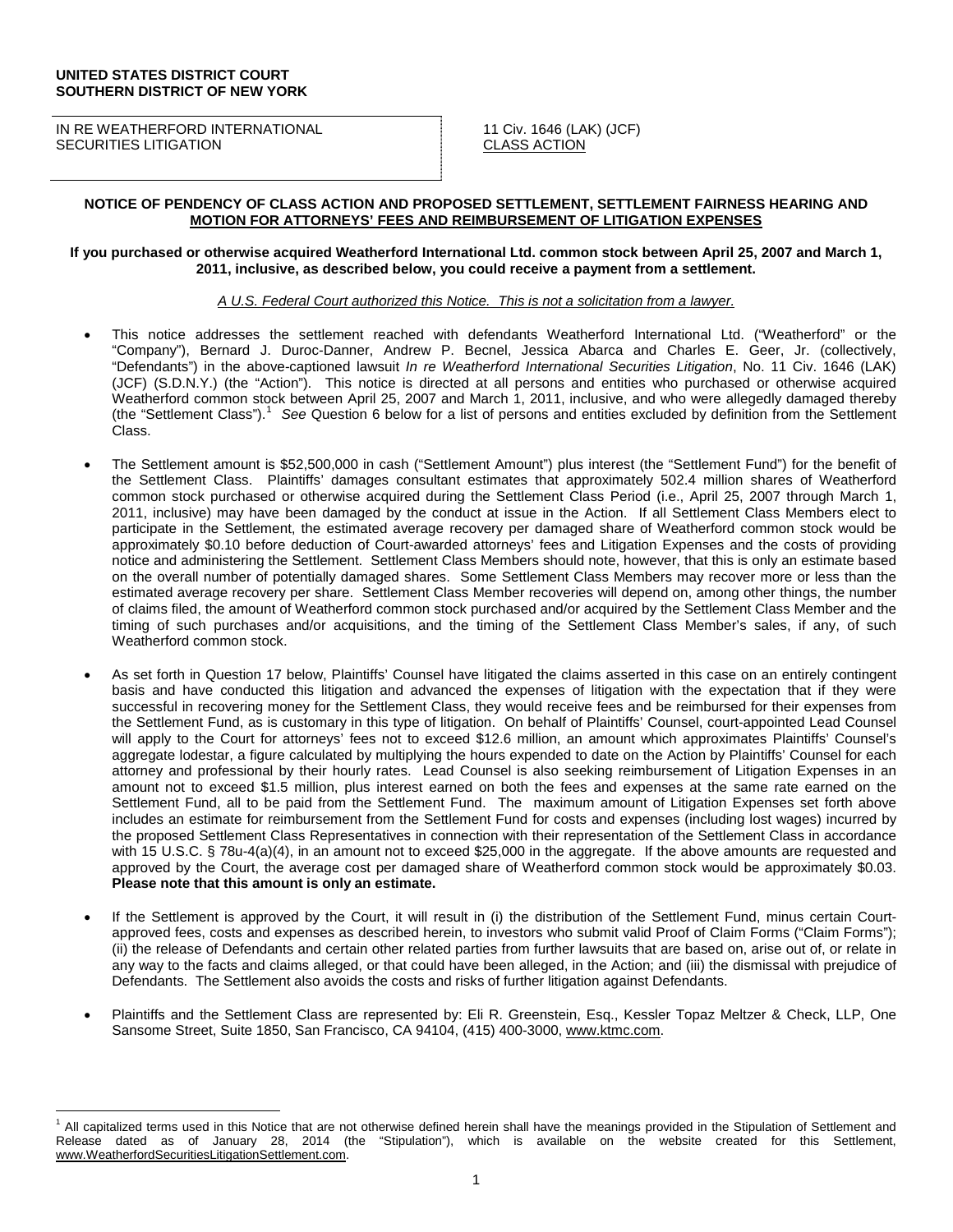| <b>YOUR LEGAL RIGHTS AND OPTIONS IN THIS SETTLEMENT:</b>                                                                                           |                                                                                                                                                                                                                                                                                                                                                                                                                                                     |  |  |  |
|----------------------------------------------------------------------------------------------------------------------------------------------------|-----------------------------------------------------------------------------------------------------------------------------------------------------------------------------------------------------------------------------------------------------------------------------------------------------------------------------------------------------------------------------------------------------------------------------------------------------|--|--|--|
| Later Than August 19, 2014                                                                                                                         | <b>Submit a Claim Form Postmarked No</b> The only way to receive a payment. Instructions as to how to request a Claim Form are<br>contained below. See Question 9 below.                                                                                                                                                                                                                                                                            |  |  |  |
| for Exclusion so that it is Received No<br>Later Than June 8, 2014                                                                                 | Exclude Yourself From the Settlement Receive no payment. This is the only option that potentially allows you to ever bring or<br>Class By Submitting a Written Request   maintain your own lawsuit against Defendants and the other released parties, or to be part<br>of another lawsuit, concerning the claims being resolved in this Settlement.<br>See<br>Questions 13-15 below.                                                                |  |  |  |
| Object to the Settlement By Submitting<br>a Written Objection so that it is<br>Received No Later Than June 13, 2014                                | If you do not like the proposed Settlement, the proposed Plan of Allocation, or the request<br>for attorneys' fees and reimbursement of Litigation Expenses, you may write to the Court<br>and explain why you do not like them. You cannot object to the Settlement, the Plan of<br>Allocation or the request for attorneys' fees and reimbursement of Litigation Expense<br>unless you are a Settlement Class Member and do not exclude yourself. |  |  |  |
| Go to a Hearing on July 8, 2014 at 4:00<br>p.m., and File a Notice of Intention to<br>Appear so that it is Received No Later<br>Than June 13, 2014 | Filing a written objection and notice of intention to appear allows you to speak in Court<br>about the fairness of the proposed Settlement, the proposed Plan of Allocation, or the<br>request for attorneys' fees and reimbursement of Litigation Expenses. If you submit a<br>written objection, you may (but do not have to) attend the hearing and speak to the Court<br>about your objection.                                                  |  |  |  |
| Do Nothing                                                                                                                                         | If you are a member of the Settlement Class and you do not submit a Claim Form, you will<br>not be eligible to receive any payment from the Settlement Fund. You will, however,<br>remain a member of the Settlement Class, which means that you give up your right to sue<br>about the claims that are resolved by the Settlement and you will be bound by any<br>judgments or orders entered by the Court in the Action.                          |  |  |  |

• These rights and options – and the deadlines to exercise them – are explained in this Notice.

Г

• The Court in charge of this case still has to decide whether to approve the Settlement. If it does, it will take time to process all of the Claim Forms and to distribute payments. Please be patient.

# **[End of Cover Page]**

| <b>What This Notice Contains</b> |                                                                         |  |  |
|----------------------------------|-------------------------------------------------------------------------|--|--|
|                                  | <b>BASIC INFORMATION</b>                                                |  |  |
| 1.                               | Why was this Notice issued?                                             |  |  |
| 2.                               | What is the lawsuit about?                                              |  |  |
| 3.                               | Why is this a class action?                                             |  |  |
| 4.                               | Why is there a settlement?                                              |  |  |
|                                  | WHO IS IN THE SETTLEMENT.                                               |  |  |
| 5.                               | How do I know if I am part of the Settlement?                           |  |  |
| 6.                               | Are there exceptions to being included?                                 |  |  |
| 7.                               | I am still not sure if I am included.                                   |  |  |
|                                  |                                                                         |  |  |
| 8.                               | What does the Settlement provide?                                       |  |  |
| 9.                               | How much will my payment be?                                            |  |  |
| 10.                              | What am I giving up as part of the Settlement?                          |  |  |
| 11.                              | How can I get a payment?                                                |  |  |
| 12.                              | When will I get my payment?                                             |  |  |
|                                  |                                                                         |  |  |
| 13.                              | If I exclude myself, can I get money from the Settlement?               |  |  |
| 14.                              | If I do not exclude myself, can I sue later?                            |  |  |
| 15.                              | How do I get out of the Settlement?                                     |  |  |
|                                  | THE LAWYERS REPRESENTING YOU                                            |  |  |
| 16.                              | Do I have a lawyer in this case?                                        |  |  |
| 17.                              | How will the lawyers be paid?                                           |  |  |
|                                  |                                                                         |  |  |
| 18.                              | How do I tell the Court if I do not like the Settlement?                |  |  |
| 19.                              | What's the difference between objecting and excluding?                  |  |  |
|                                  |                                                                         |  |  |
| 20.                              | When and where will the Court decide whether to approve the Settlement? |  |  |
| 21.                              | Do I have to come to the fairness hearing?                              |  |  |
| 22.                              | May I speak at the fairness hearing?                                    |  |  |
|                                  |                                                                         |  |  |
| 23.                              | What happens if I do nothing at all?                                    |  |  |
|                                  |                                                                         |  |  |
| 24.                              | How do I get more information?                                          |  |  |
|                                  |                                                                         |  |  |
| 25.                              | What if I bought Weatherford common stock for a beneficial owner?       |  |  |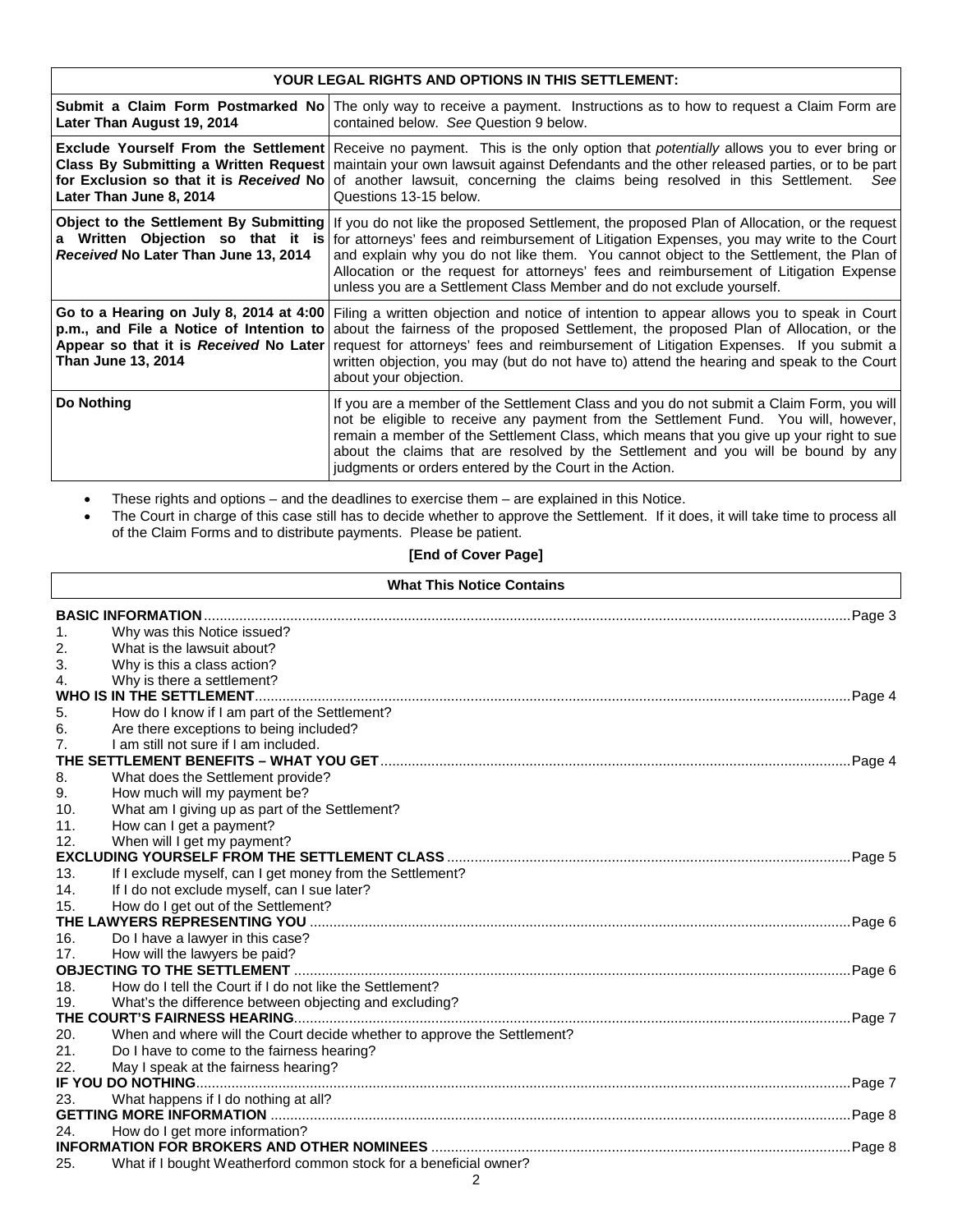#### **1. Why was this Notice issued?**

A U.S. Court authorized this Notice to inform you about a settlement reached with the Defendants in this class action lawsuit. This Notice explains the lawsuit, the Settlement and your legal rights and options in connection with the Settlement before the Court decides whether to give "final approval" to the Settlement. The Honorable Lewis A. Kaplan of the United States District Court for the Southern District of New York is presiding over the case known as *In re Weatherford International Securities Litigation*, No. 11 Civ. 1646 (LAK) (JCF). The persons or entities that are suing are called plaintiffs, and those who are being sued are called defendants. In this case, the plaintiffs are (i) the Court-appointed Lead Plaintiff American Federation of Musicians and Employers' Pension Fund ("AFME") and (ii) named plaintiff Georgia Firefighters' Pension Fund ("Georgia Firefighters" and, together with AFME, "Plaintiffs" or "Settlement Class Representatives"). The proposed Settlement discussed in this Notice will resolve all claims against Defendants and certain other released parties.

Receipt of this Notice does not necessarily mean that you are a Settlement Class Member or that you will be entitled to receive proceeds from the Settlement. If you wish to be eligible to participate in the distribution of the proceeds from the Settlement, you will be required to submit the Claim Form that is included with this Notice, as described in Question 9 below.

## **2. What is the lawsuit about?**

Beginning on March 9, 2011, a class action was filed in this Court, alleging violations of the federal securities laws and captioned as follows: *Dobina v. Weatherford International Ltd., et al*. (the "Original Complaint"). By Order dated June 27, 2011, the Court consolidated the foregoing action and any related cases under the caption *In re Weatherford Int'l Sec. Litig.*, Case No. 11 Civ. 1646 (LAK) (JCF). By the same Order, the Court appointed AFME as Lead Plaintiff and the law firm of Kessler Topaz Meltzer & Check, LLP ("Kessler Topaz") as Lead Counsel.

On August 26, 2011, Lead Plaintiff filed the operative complaint in the Action, the Amended Class Action Complaint (the "Amended Complaint"), asserting claims under Sections 10(b) and 20(a) of the Securities Exchange Act of 1934 against the Defendants. The Amended Complaint alleges, among other things, that during the relevant time period, Defendants misled investors about the effectiveness of Weatherford's internal controls over accounting and financial reporting for income taxes. On March 1, 2011, Weatherford announced that it would restate its publicly-reported financial results for 2007, 2008 and 2009, and the first three quarters of 2010, and that the Company's financial results for those periods should no longer be relied on. Weatherford also announced that it had determined that it had identified a material weakness in its internal controls over financial reporting for income taxes.

On September 30, 2011, Defendants moved to dismiss the Amended Complaint. Following full briefing and oral argument on Defendants' motions, the Court, on November 7, 2012, granted in part and denied in part Defendants' motions to dismiss the Amended Complaint.

On April 1, 2013, Plaintiffs filed a motion to certify this Action as a class action, for certification of Plaintiffs as class representatives and for appointment of Kessler Topaz as class counsel. At the time the Settlement was reached, the Court had yet to rule upon the class certification motion.

On August 26, 2013, Plaintiffs filed a Motion to Amend and attached a Proposed Amended Complaint, and on September 26, 2013, Plaintiffs sent the Court a revised Proposed Amended Complaint (the Proposed Amended Complaints, together with the Original Complaint and Amended Complaint, are the "Complaints").

During the course of the Action, the Settling Parties have conducted extensive discovery, including Plaintiffs' review of over 2.3 million pages of documents produced by Defendants and third parties and participation in 14 depositions. In addition, the Settling Parties, through their counsel, had several in-person and telephonic settlement discussions, mediations and arm's-length negotiations with the assistance of an experienced mediator, before reaching an agreement-in-principle to settle the Action.

## **3. Why is this a class action?**

In a class action lawsuit, one or more persons or entities known as class representatives – in this case, for purposes of Settlement, Plaintiffs AFME and Georgia Firefighters – assert legal claims on behalf of all persons and entities with similar legal claims. Here, the Lead Plaintiff sued on behalf of others who have similar claims. All of these people together are referred to as the "Settlement Class" or as "Settlement Class Members." One Court resolves the issues for all Settlement Class Members, except for any persons or entities who choose to exclude themselves from the Settlement Class (*see* Question 15 below), if the Court determines that a class action is an appropriate method to do so.

#### **4. Why is there a settlement?**

Defendants have agreed to settle the Action. The Court did not decide in favor of the Plaintiffs or Defendants. The Settling Parties disagree on both liability and the amount of damages that could be won if Plaintiffs had prevailed at trial. Specifically, the Settling Parties disagree, among other things, on (1) whether the statements made or facts allegedly omitted were material, false or misleading,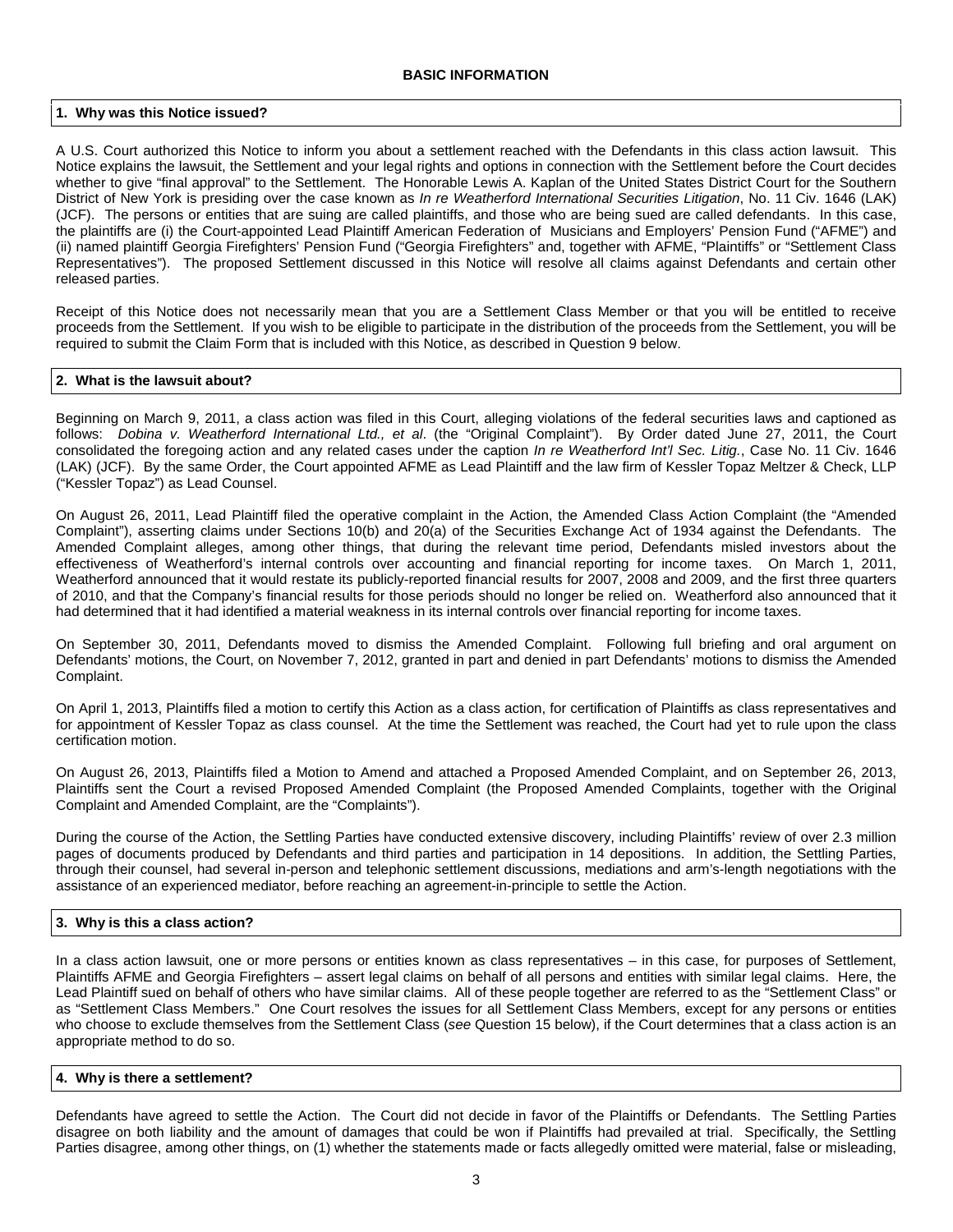(2) whether Defendants are otherwise liable under the securities laws for those statements or omissions, (3) the average amount of damages per share of Weatherford common stock, if any, that would be recoverable if Plaintiffs were to prevail, and (4) whether the alleged misleading statements caused any part of Plaintiffs' losses. Based upon their investigation, formal discovery and extensive mediation efforts, and after considering (a) the attendant risks of litigation and (b) the desirability of permitting the Settlement to be consummated as provided by the terms of the Stipulation, Plaintiffs and their lawyers, Lead Counsel, believe that the Settlement is in the best interests of the Settlement Class Members.

Defendants have denied the claims asserted against them in the Action and deny having engaged in any wrongdoing or violation of law of any kind whatsoever. Defendants have agreed to the Settlement solely to eliminate the burden and expense of continued litigation. Accordingly, the Settlement may not be construed as an admission of Defendants' wrongdoing.

## **WHO IS IN THE SETTLEMENT**

To see if you will receive money from this Settlement, you first have to determine if you are a Settlement Class Member.

## **5. How do I know if I am part of the Settlement?**

Judge Kaplan has determined that everyone who fits the following description is a Settlement Class Member, unless you are excluded from the Settlement Class as described in Question 15 below: *All Persons who purchased or otherwise acquired Weatherford common stock between April 25, 2007 and March 1, 2011, inclusive, and who were allegedly damaged thereby.*

## **6. Are there exceptions to being included?**

Yes. Excluded from the Settlement Class are Defendants and Weatherford's officers, affiliates, and directors, members of their immediate families and their legal representatives, heirs, successors or assigns and any entity in which a Defendant has a controlling interest. Also excluded from the Settlement Class are any persons or entities who exclude themselves from the Settlement Class by filing a timely request for exclusion in accordance with the requirements set forth in this Notice.

## **7. I am still not sure if I am included.**

If you are not sure whether you are a Settlement Class Member, you may visit www.WeatherfordSecuritiesLitigationSettlement.com or you can contact the Claims Administrator for the Settlement, The Garden City Group, Inc. ("GCG") by writing to *In re Weatherford International Securities Litigation*, c/o GCG, P.O. Box 10038, Dublin, OH 43017-6638 or by calling (877) 900-6750. You may also want to contact your broker to see if you purchased and/or otherwise acquired the Weatherford common stock eligible to participate in the **Settlement** 

## **THE SETTLEMENT BENEFITS – WHAT YOU GET**

#### **8. What does the Settlement provide?**

A Settlement Fund for \$52,500,000 has been established. If the Settlement is approved, the Settlement Fund, less Court-awarded attorneys' fees and Litigation Expenses, the costs of administering the Settlement and taxes, if any (the "Net Settlement Fund"), will be distributed to eligible Settlement Class Members.

## **9. How much will my payment be?**

The proposed Plan of Allocation provides for distribution of the Net Settlement Fund to Authorized Claimants. Each person claiming to be a claimant entitled to share in the Net Settlement Fund ("Authorized Claimant") shall be required to submit a separate Claim Form signed under penalty of perjury and supported by such documents as specified in the Claim Form as are reasonably available to the Authorized Claimant.

All Claim Forms must be **postmarked no later than August 19, 2014** addressed as follows:

*In re Weatherford International Securities Litigation* **c/o GCG P.O. Box 10038 Dublin, OH 43017-6638**

**Unless otherwise ordered by the Court, any Settlement Class Member who fails to submit a properly completed and signed Claim Form within such period as may be ordered by the Court shall be forever barred from receiving any payments pursuant to the Settlement, but will in all other respects be subject to the provisions of the Stipulation entered into by the Settling Parties, including the releases set forth therein, and the final judgment entered by the Court.**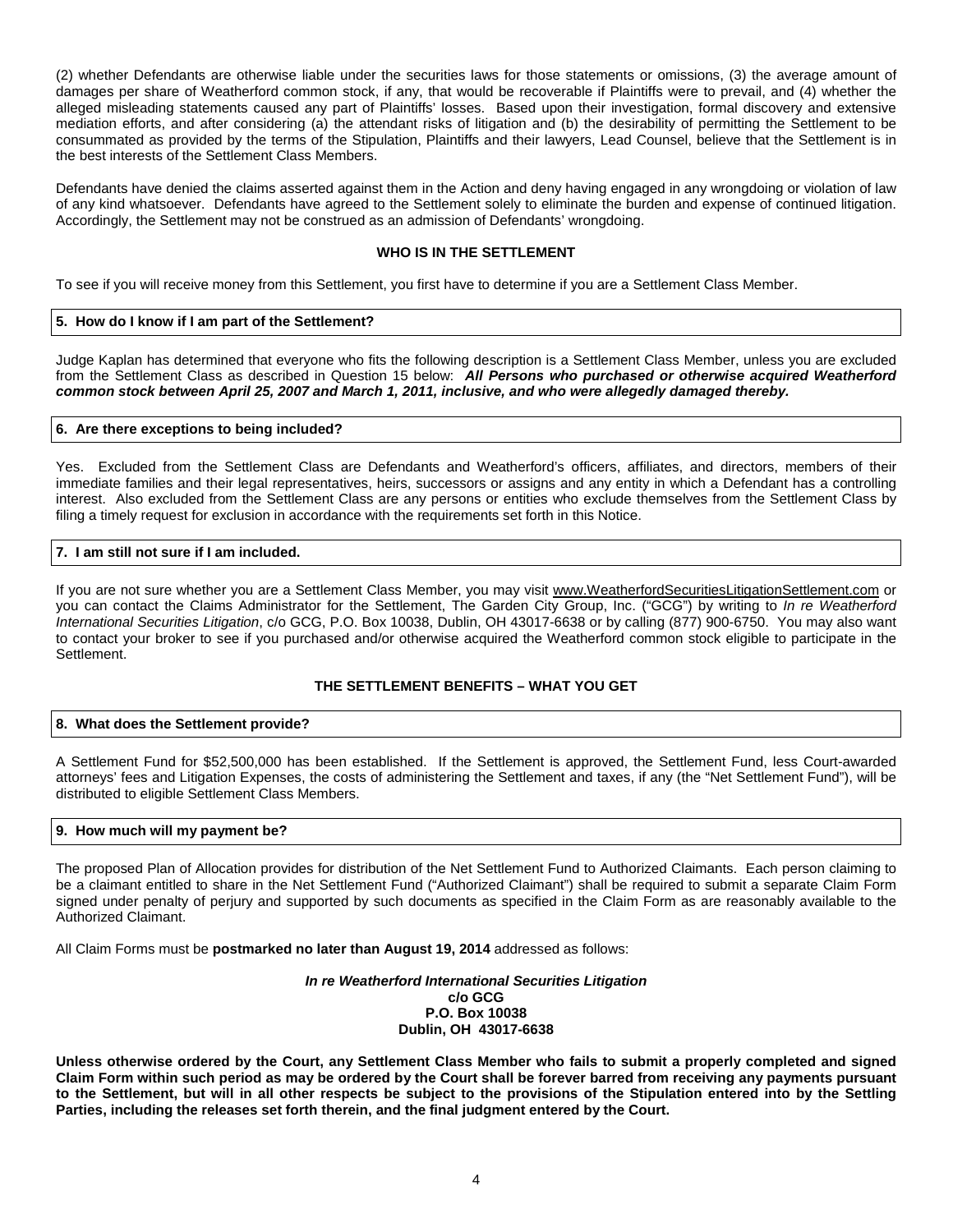The Plan of Allocation is a matter separate and apart from the proposed Settlement, and any decision by the Court concerning the Plan of Allocation shall not affect the validity or finality of the Settlement. The Court may approve the Plan of Allocation with or without modifications agreed to among the Settling Parties, or another plan of allocation, without further notice to Settlement Class Members.

The proposed Plan of Allocation, which is subject to Court approval, is attached as Appendix A to this Notice. Please review the Plan of Allocation carefully.

## **10. What am I giving up as part of the Settlement?**

If the Settlement is approved by the Court and becomes final, you will be releasing the Defendants and certain of their related parties (i.e., the "Released Parties" as set forth in paragraph 1(cc) of the Stipulation) for all of the Settled Claims defined in paragraph 1(ee) of the Stipulation. The "Settled Claims" are those claims brought in this case or that could have been brought in this case and relate to the purchase and/or acquisition of Weatherford common stock during the Settlement Class Period, as fully defined in the Stipulation.<sup>[2](#page-4-0)</sup> The Stipulation is available at www.WeatherfordSecuritiesLitigationSettlement.com. The Stipulation describes the Settled Claims with specific description, so please read it carefully.

### **11. How can I get a payment?**

If you are a Settlement Class Member you will need to submit a Claim Form and the necessary supporting documentation to establish your potential eligibility to share in the Net Settlement Fund. A Claim Form is included with this Notice, or you may go to the website maintained by the Claims Administrator, [www.WeatherfordSecuritiesLitigationSettlement.com,](http://www.weatherfordsecuritieslitigationsettlement.com/) to request that a Claim Form be mailed to you. Submitting a Claim Form does not necessarily guarantee that you will receive a payment. Please refer to the Plan of Allocation attached as Appendix A hereto for further information on how Plaintiffs propose the Settlement Fund will be allocated.

Please retain all records of your ownership of and transactions in Weatherford common stock, as they may be needed to document your claim.

### **12. When will I get my payment?**

If the Settlement is approved, it will take time for the Claims Administrator to review all of the Claim Forms that are submitted and to decide pursuant to the Plan of Allocation how much each claimant should receive. This could take many months. Please check the website for updates.

## **EXCLUDING YOURSELF FROM THE SETTLEMENT CLASS**

If you do not want to be eligible to receive a payment from this Settlement, but you want to keep the right to *potentially* sue or continue to sue Defendants on your own about the same claims being released in this Settlement, then you must take steps to exclude yourself from the Settlement Class. This is sometimes referred to as "opting out" of the settlement class. *See* Question 15 below. Lead Counsel and Plaintiffs offer no opinion as to whether you will be able to sue or participate in any other actions against Defendants related to the claims in this Action if you exclude yourself from the Settlement Class as further explained in response to Question 14 below.

#### **13. If I exclude myself, can I get money from the Settlement?**

No. If you exclude yourself from the Settlement Class, you will not be eligible to receive a payment from this Settlement, and you cannot object to this Settlement. You will not be bound by anything that happens in this lawsuit, and you may be able to sue Defendants on your own in the future.

#### **14. If I do not exclude myself, can I sue later?**

No. Unless you exclude yourself, you give up any right you may *potentially* have to sue Defendants or any of the other released parties for the claims being released by this Settlement. If you have a pending lawsuit relating to the claims being released in the Action, you should speak to your lawyer in that case immediately.

**Should you elect to exclude yourself from the Settlement Class, you should understand that Defendants will have the right to assert any and all defenses they may have to any claims that you may seek to assert, including without limitation the defense that any such claims are untimely under applicable statutes of limitations and statutes of repose. Although Defendants have decided to settle the Action in its entirety in order to eliminate the burden and expense of continued litigation, Defendants will retain and are not waiving in any way the right to assert that any subsequent claims asserted by any individual Settlement Class Members who exclude themselves from this Settlement are time-barred, are otherwise subject to dismissal, or otherwise lack merit.**

<span id="page-4-0"></span> $\frac{1}{2}$ <sup>2</sup> "Settled Claims" does not include the claims asserted as of the date of execution of the Stipulation in the actions captioned (i) Wandel v. Duroc-Danner *et al.*, 12-cv-01305-LAK; (ii) *Freedman v. Weatherford International Ltd. et. al.*, Case No. 12 Civ. 2121 (LAK); and (iii) *Iron Workers Mid-South Pension Fund v. Duroc-Danner, et al.*, No. 201119822 (Harris County, TX), or any claims relating to the enforcement of the Settlement.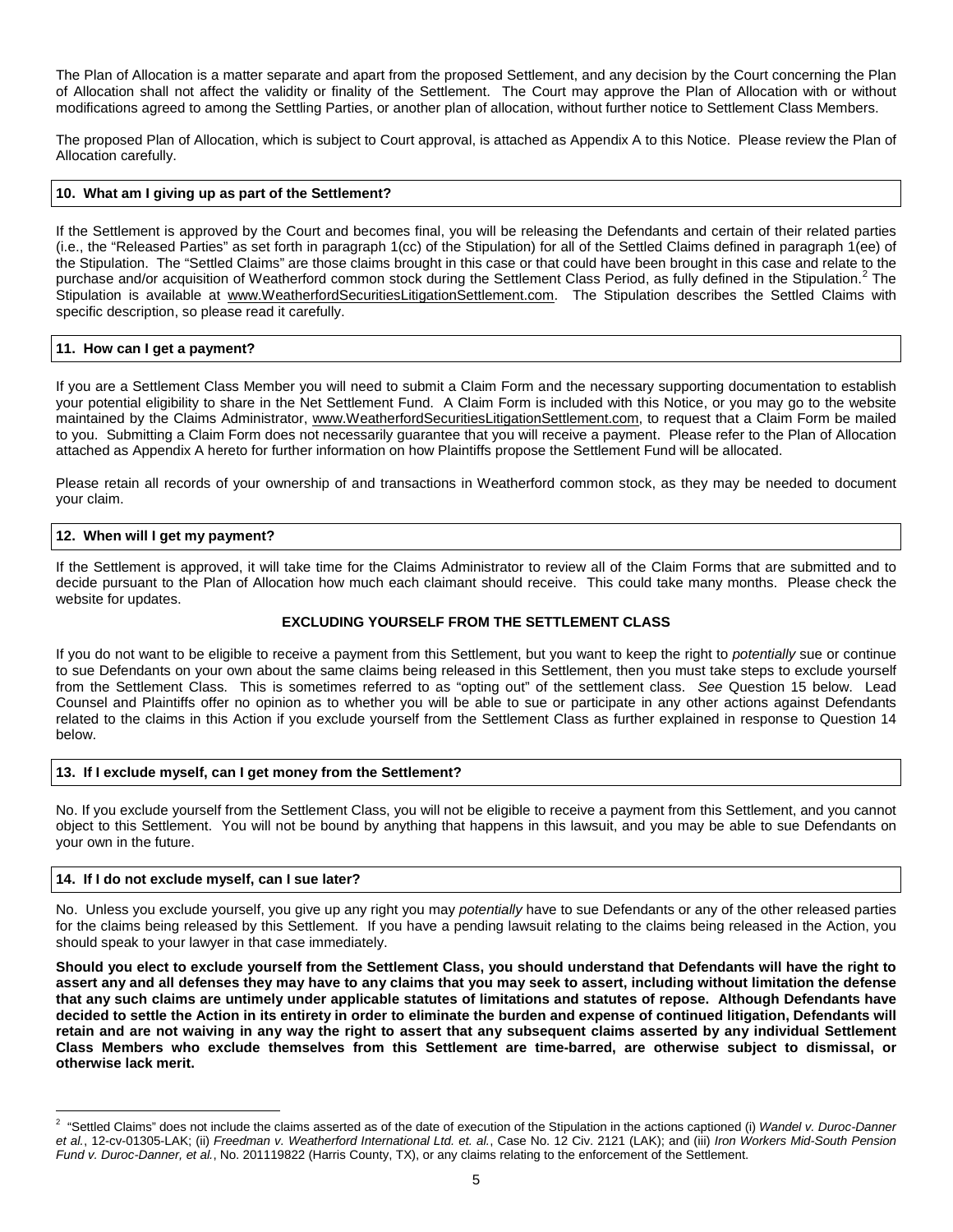## **15. How do I get out of the Settlement?**

To exclude yourself from the Settlement Class, you must send a letter by mail saying that you want to be excluded from the Settlement Class in the *In re Weatherford International Securities Litigation*, No. 11 Civ. 1646 (LAK) (JCF). Be sure to include your name, address, and telephone number. Your request for exclusion must also provide information containing your transactions in Weatherford common stock, including (i) the number of shares of Weatherford common stock purchased or otherwise acquired during the Settlement Class Period, and if any such shares were sold, how many shares were sold; (ii) the prices or other consideration paid or received for such shares; and (iii) the date of each purchase, acquisition or sale transaction. The request must include a statement that the Person wishes to be excluded from the Settlement Class, and be signed by the Person requesting exclusion. You must mail your exclusion request so that it is **received** no later than **June 8, 2014** to:

### *In re Weatherford International Securities Litigation* **c/o GCG P.O. Box 10038 Dublin, OH 43017-6638**

- Please keep a copy of everything you send by mail, in case it is lost or destroyed during mailing.
- You cannot exclude yourself over the phone or by e-mail.

Pursuant to the terms of a separate supplemental agreement between the Settling Parties, Defendants shall have the option to terminate the Settlement in the event that members of the Settlement Class, who purchased and/or acquired a certain amount of Weatherford common stock and would otherwise be entitled to participate in the Settlement Class, timely and validly request exclusion in accordance with the requirements set forth in this Notice.

### **THE LAWYERS REPRESENTING YOU**

### **16. Do I have a lawyer in this case?**

The Court has appointed the law firm of Kessler Topaz Meltzer & Check, LLP to represent you and the other Settlement Class Members. These lawyers are referred to as Lead Counsel. You may contact Lead Counsel as follows: Eli R. Greenstein, Esq., Kessler Topaz Meltzer & Check, LLP, One Sansome Street, Suite 1850, San Francisco, CA 94104, (415) 400-3000, [www.ktmc.com.](http://www.ktmc.com/) You will not be separately charged for these lawyers beyond your *pro rata* share of any attorneys' fees and Litigation Expenses awarded by the Court that will be paid from the Settlement Fund. If you want to be represented by your own lawyer, you may hire one at your own expense.

## **17. How will the lawyers be paid?**

Plaintiffs' Counsel have litigated the claims asserted in this case on an entirely contingent basis and have conducted this litigation and advanced the expenses of litigation with the expectation that if they were successful in recovering money for the Settlement Class, they would receive fees and be reimbursed for their expenses from the Settlement Fund, as is customary in this type of litigation. On behalf of Plaintiffs' Counsel, court-appointed Lead Counsel will apply to the Court for attorneys' fees not to exceed \$12.6 million, an amount which approximates Plaintiffs' Counsel's aggregate lodestar, a figure calculated by multiplying the hours expended to date on the Action by Plaintiffs' Counsel for each attorney and professional by their hourly rates. Lead Counsel is also seeking reimbursement of Litigation Expenses in an amount not to exceed \$1.5 million, plus interest earned on both the fees and expenses at the same rate earned on the Settlement Fund, all to be paid from the Settlement Fund. The maximum amount of Litigation Expenses set forth above includes an estimate for reimbursement from the Settlement Fund for costs and expenses (including lost wages) incurred by the proposed Settlement Class Representatives in connection with their representation of the Settlement Class in accordance with 15 U.S.C. § 78u-4(a)(4), in an amount not to exceed \$25,000 in the aggregate. The Court may award less than the requested amounts. Any payments to the attorneys for fees or expenses, now or in the future, will first be approved by the Court.

## **OBJECTING TO THE SETTLEMENT**

You can tell the Court that you do not agree with the Settlement or some part of it.

## **18. How do I tell the Court if I do not like the Settlement?**

If you are a Settlement Class Member who has not sought to exclude yourself from the Settlement Class, you can object to the Settlement if you do not like any part of it. To object, you must send a letter saying that you object to the Settlement in the *In re Weatherford International Securities Litigation*, No. 11 Civ. 1646 (LAK) (JCF) and the reasons why you object to the Settlement. Be sure to include your full name, address and telephone number. An objector must also include the following information: (i) a list and documentation of all of his, her or its transactions involving Weatherford common stock during the Settlement Class Period, including brokerage confirmation receipts or other competent documentary evidence of such transactions, including the amount and date of each purchase, acquisition or sale and the price paid and/or received; (ii) a written statement of all grounds for the objection accompanied by any legal support for the objection; (iii) copies of any papers, briefs or other documents upon which the objection is based; (iv) a list of any persons who will be called to testify in support of the objection; (v) a statement of whether the objector intends to appear at the Settlement Hearing; (vi) a list of other cases in which the objector or the objector's counsel have appeared either as settlement objectors or as counsel for objectors in the preceding five years; and (vii) the objector's signature, even if represented by counsel. If you intend to appear at the Settlement Hearing through counsel, the objection must also state the identity of all attorneys who will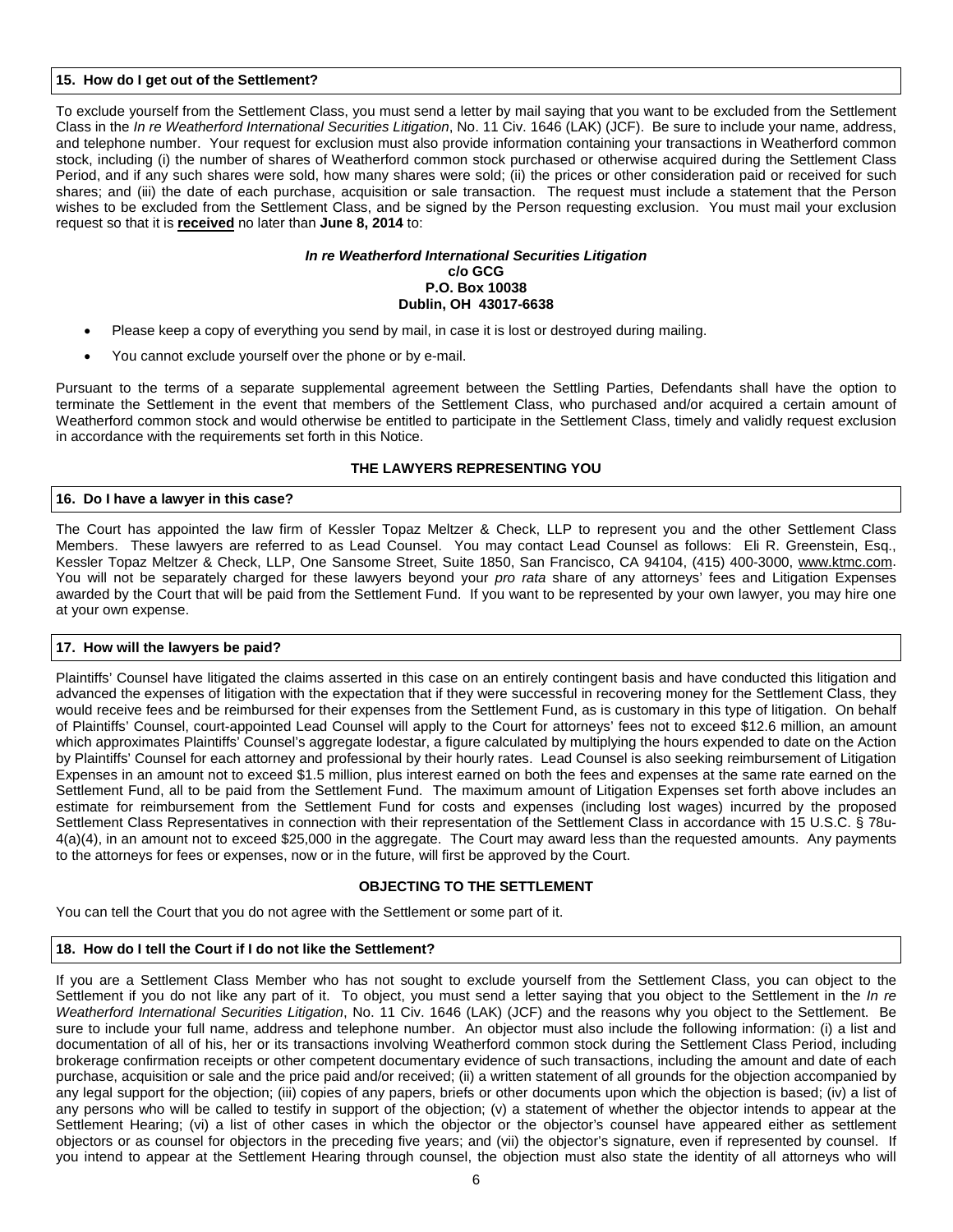appear on your behalf at the Settlement Hearing. Any Settlement Class Member who does not make his, her or its objection in the manner provided for herein shall be deemed to have waived such objection and shall forever be foreclosed from making any objection to the fairness or adequacy of the Settlement as reflected in the Stipulation, to the Plan of Allocation or to the application by Lead Counsel for an award of attorneys' fees and reimbursement of Litigation Expenses. If you are not a member of the Settlement Class, you cannot object to the Settlement as it does not affect you.

Any objection to the Settlement must be **received** by *each of the following* by **June 13, 2014:**

| l Clerk of the Court                                                                                                                             | <b>Lead Counsel</b>                                                                                                                          | Defendants' Counsel                                                                                            |
|--------------------------------------------------------------------------------------------------------------------------------------------------|----------------------------------------------------------------------------------------------------------------------------------------------|----------------------------------------------------------------------------------------------------------------|
| I UNITED STATES DISTRICT COURT<br>FOR THE SOUTHERN<br>I DISTRICT OF NEW YORK<br>l Clerk of the Court<br>l 500 Pearl Street<br>New York, NY 10007 | l KESSLER TOPAZ<br><b>MELTZER &amp; CHECK, LLP</b><br>Eli R. Greenstein, Esg.<br>One Sansome Street<br>Suite 1850<br>San Francisco, CA 94104 | LLATHAM & WATKINS LLP<br>Peter A. Wald, Esg.<br>505 Montgomery Street<br>Suite 2000<br>San Francisco, CA 94111 |

### **19. What's the difference between objecting and excluding?**

Objecting is simply telling the Court that you do not like something about the Settlement, the Plan of Allocation, and/or the application for attorneys' fees and Litigation Expenses. You can object *only if* you stay in the Settlement Class. Excluding yourself is telling the Court that you do not want to be part of the Settlement. If you exclude yourself, you have no basis to object because the case no longer affects you.

### **THE COURT'S FAIRNESS HEARING**

The Court will hold a hearing to consider whether to approve the Settlement, the Plan of Allocation and the application for attorneys' fees and Litigation Expenses. You may attend and you may ask to speak, but you do not have to.

### **20. When and where will the Court decide whether to approve the Settlement?**

The Court will hold a fairness hearing at **4:00 p.m., on July 8, 2014**, before the Honorable Lewis A. Kaplan at the United States District Court for the Southern District of New York, Daniel Patrick Moynihan United States Courthouse, 500 Pearl St, New York, NY 10007, Courtroom 21B. At this hearing, the Court will consider whether the Settlement and the Plan of Allocation are fair, reasonable, and adequate. If there are objections, the Court will consider them. Judge Kaplan may also consider Lead Counsel's application for attorneys' fees and Litigation Expenses at this time, including any requests by the proposed Settlement Class Representatives for reimbursement of their costs and expense (including lost wages). The fairness hearing may occur on a different date without additional notice, so it is a good idea to check www.WeatherfordSecuritiesLitigationSettlement.com for updated information.

## **21. Do I have to come to the fairness hearing?**

No. Lead Counsel will answer any questions Judge Kaplan may have. But, you are welcome to attend the hearing at your own expense. If you send an objection, you do not have to come to Court to talk about it. As long as your written objection was received on time, the Court will consider it. You may also pay your own lawyer to attend, but it is not required.

#### **22. May I speak at the fairness hearing?**

You may ask the Court for permission to speak at the fairness hearing. To do so, you must send a letter stating that it is your "Notice of Intention to Appear in the *In re Weatherford International Securities Litigation*, No. 11 Civ. 1646 (LAK) (JCF)." Be sure to include your name, address, telephone number, your signature, and also identify your transactions in Weatherford common stock, including the date(s), price(s) and amount(s) of all purchases, acquisitions, and sales of the eligible Weatherford common stock during the Settlement Class Period. Your notice of intention to appear must be **received** no later than **June 13, 2014**, and must be sent to the Clerk of the Court, Lead Counsel, and Defendants' Counsel, at the addresses listed in Question 18 above. Absent Court approval, you cannot speak at the hearing if you exclude yourself from the Settlement Class.

## **IF YOU DO NOTHING**

### **23. What happens if I do nothing at all?**

If you do nothing, you will receive no money from this Settlement. But, unless you exclude yourself, subject to the caveats set forth above in response to Question 14, you will not be potentially able to start a lawsuit, continue with a lawsuit, or be part of any other lawsuit against Defendants or the other released parties about the same claims being released in this Settlement.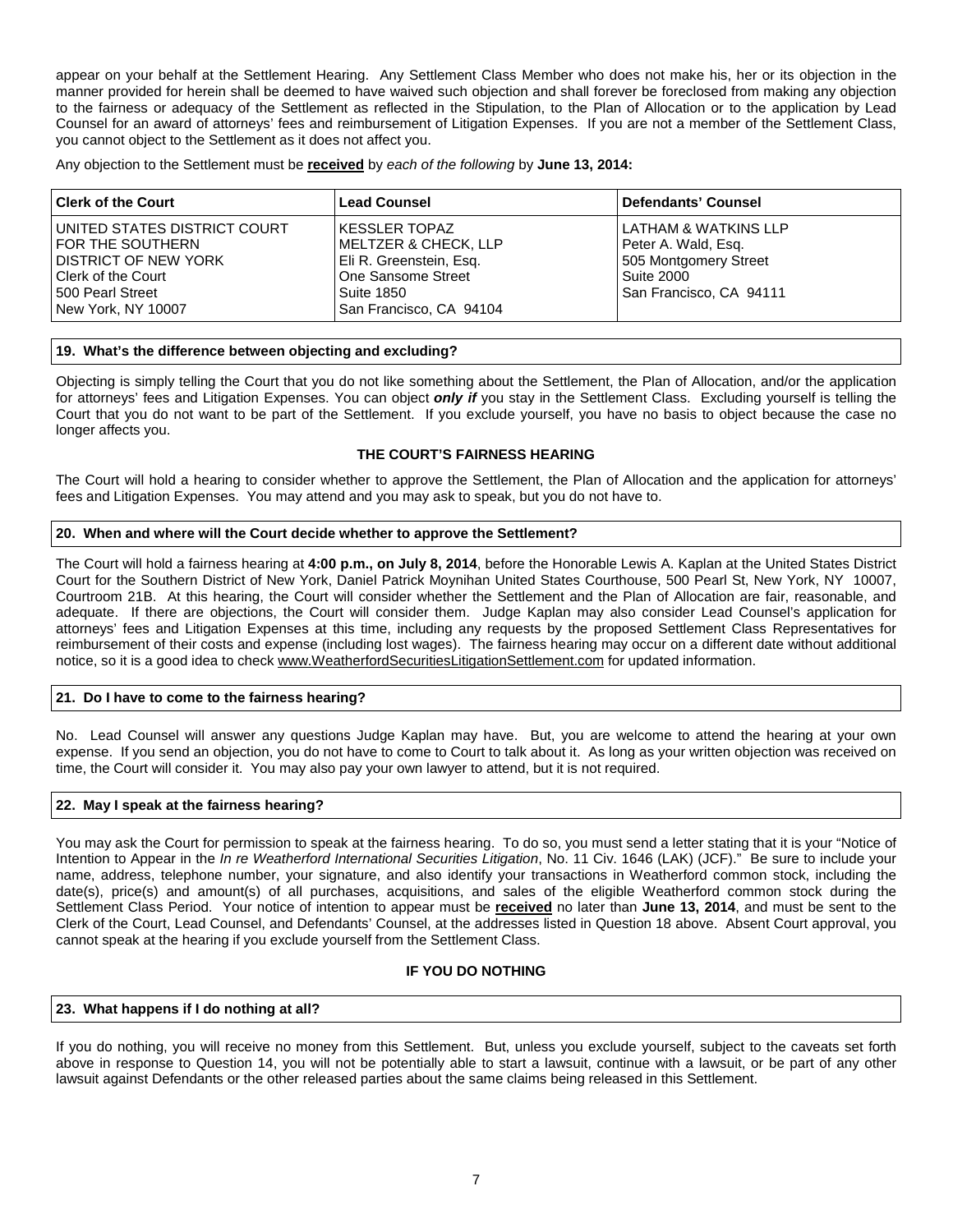## **24. How do I get more information?**

This Notice summarizes the Settlement. More details are contained in the Stipulation. You can get a copy of the Stipulation and more information about the Settlement by visiting www.WeatherfordSecuritiesLitigationSettlement.com. You may also write to the Claims Administrator at, *In re Weatherford International Securities Litigation*, c/o GCG, P.O. Box 10038, Dublin, OH 43017-6638.

## **INFORMATION FOR BROKERS AND OTHER NOMINEES**

### **25. What if I bought Weatherford common stock for a beneficial owner?**

If you bought Weatherford common stock during the Settlement Class Period as a nominee for a beneficial owner, the Court has directed that, **within fourteen (14) calendar days after you receive this Notice**, you must either:

(i) provide the names and addresses of such persons and entities to the Claims Administrator, GCG, and GCG will send a copy of the Notice and Claim Form to the beneficial owners; or

send a copy of the Notice and Claim Form by first class mail to the beneficial owners of such Weatherford common stock. You can request additional copies of these documents by contacting the Claims Administrator or by going to [www.WeatherfordSecuritiesLitigationSettlement.com.](http://www.weatherfordsecuritieslitigationsettlement.com/)

If you verify and provide details about your assistance with either of these options, you may be reimbursed from the Settlement Fund for the actual expenses you incur to send the Notice and Claim Form, including postage and/or the reasonable costs of determining the names and addresses of beneficial owners. Please send any requests for reimbursement, along with appropriate supporting documentation, to: *In re Weatherford International Securities Litigation*, c/o GCG, P.O. Box 10038, Dublin, OH 43017-6638, or visit [www.WeatherfordSecuritiesLitigationSettlement.com.](http://www.weatherfordsecuritieslitigationsettlement.com/)

### **Do Not Call or Write the Court or the Office of the Clerk of the Court Regarding this Notice.**

Dated: April 1, 2014 **By Order of the Clerk of the Court** United States District Court Southern District of New York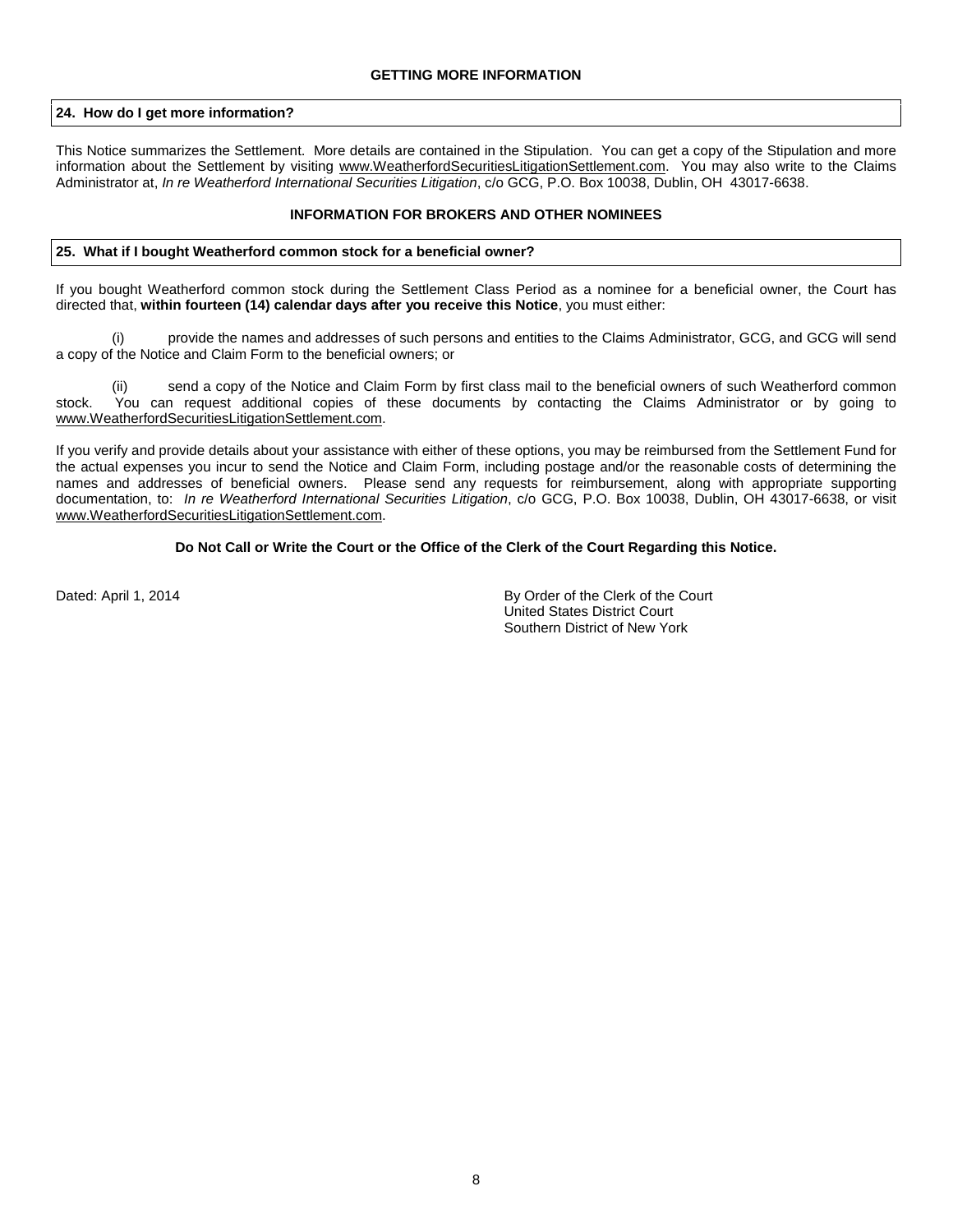# **APPENDIX A**

## **PLAN OF ALLOCATION OF NET SETTLEMENT FUND AMONG SETTLEMENT CLASS MEMBERS**

1. The objective of the Plan of Allocation is to equitably distribute the Net Settlement Fund to those Settlement Class Members who suffered economic losses as a result of the alleged violations of the federal securities laws asserted in this Action as opposed to losses caused by market or industry factors or company-specific factors unrelated to the alleged violations of law. The Plan of Allocation reflects Plaintiffs' damages expert's analysis undertaken to that end, including a review of publicly available information regarding Weatherford and statistical analysis of the price movements of Weatherford common stock and the price performance of relevant market and peer indices during the Settlement Class Period. The Plan of Allocation, however, is not a formal damages analysis.

2. The calculations made pursuant to the Plan of Allocation are not intended to be estimates of, nor indicative of, the amounts that Settlement Class Members might have been able to recover after a trial. Nor are the calculations pursuant to the Plan of Allocation intended to be estimates of the amounts that will be paid to Authorized Claimants pursuant to the Settlement. The computations under the Plan of Allocation are only a method to weigh the claims of Authorized Claimants against one another for the purposes of making *pro rata* allocations of the Net Settlement Fund.

3. The Plan of Allocation generally measures the amount of loss that a Settlement Class Member can claim for purposes of making *pro rata* allocations of the Net Settlement Fund to Authorized Claimants. For losses to be compensable damages under the federal securities laws, the disclosure of the allegedly misrepresented information must be the cause of the decline in the price of the security. In this case, Plaintiffs allege that Defendants made false statements and omitted material facts from April 25, 2007, through March 1, 2011, inclusive, that inflated the price of Weatherford common stock. It is further alleged that the corrective disclosures that occurred after the close of trading on January 25, 2010 (thus causing a decline in the market price on January 26, 2010) and after the close of trading on March 1, 2011 (thus causing a decline in the market price on March 2, 2011), impacted the market price of Weatherford common stock in a statistically significant manner and removed the alleged artificial inflation from the stock price. Accordingly, in order to have a compensable loss, the common stock at issue must have been purchased or otherwise acquired during the Settlement Class Period and held through at least one of the corrective disclosures listed above.

4. Accordingly, in order to have a Recognized Loss Amount (as calculated pursuant to the provisions below), a Settlement Class Member who purchased or otherwise acquired Weatherford common stock on or after April 25, 2007, through the close of trading on January 25, 2010, must have held his, her, or its Weatherford common stock through at least the opening of trading on January 26, 2010 (the first day the market price declined as a result of the alleged fraud). With respect to shares of Weatherford common stock purchased or otherwise acquired on or after January 26, 2010, through the close of trading on March 1, 2011, in order to have a Recognized Loss Amount, those shares must have been held through at least the opening of trading on March 2, 2011 (the date upon which the market price reflected the final corrective disclosure).

5. The Private Securities Litigation Reform Act of 1995 ("PSLRA") imposes a statutory limitation on recoverable damages. This limitation is incorporated into the calculation of a Settlement Class Member's Recognized Loss Amount. In other words, a Settlement Class Member's Recognized Loss Amount cannot exceed the difference between the purchase price paid for the Weatherford common stock and the average price of Weatherford common stock during the 90-day period subsequent to the Settlement Class Period (the "90-day look back period") if the share was held through May 27, 2011, the end of the 90-day look back period. Losses on Weatherford common stock purchased/acquired during the Settlement Class Period and sold *during* the 90-day look back period cannot exceed the difference between the purchase price paid for the Weatherford common stock and the average price of Weatherford common stock during the portion of the 90-day look back period elapsed as of the date of sale.

6. The sum of a Claimant's Recognized Loss Amounts will be the Claimant's "Recognized Claim."

# **CALCULATION OF RECOGNIZED LOSS AMOUNTS**

7. For purposes of determining whether a Claimant has a "Recognized Claim", purchases, acquisitions, and sales of Weatherford common stock will first be matched on a First In/First Out ("FIFO") basis as set forth in ¶ 12 below.

8. For each share<sup>[3](#page-8-0)</sup> of Weatherford common stock purchased or otherwise acquired during the Settlement Class Period and sold before the close of trading on May 27, 2011 (the last day of the 90-day look back period), an "Out of Pocket Loss" will be calculated. Out of Pocket Loss is defined as the purchase price (excluding all fees, taxes, and commissions) *minus* the sale price (excluding all fees, taxes, and commissions). To the extent that calculation of the Out of Pocket Loss results in a negative number, that number shall be set to zero.

9. A "Recognized Loss Amount" will be calculated as set forth below for each share of Weatherford common stock purchased or otherwise acquired during the Settlement Class Period (i.e., April 25, 2007, through and including March 1, 2011), that is listed in the Claim Form and for which adequate documentation is provided. To the extent that the calculation of a Claimant's Recognized Loss Amount results in a negative number, that number shall be set to zero.

10. For each share of Weatherford common stock purchased or otherwise acquired from April 25, 2007 through and including January 25, 2010, and

- A. Sold before the opening of trading on January 26, 2010, the Recognized Loss Amount for each share shall be zero.
- B. Sold after the opening of trading on January 26, 2010, and before the close of trading on March 1, 2011, the Recognized Loss Amount for each share shall be **the lesser of:**

<span id="page-8-0"></span><sup>-&</sup>lt;br>3 Weatherford common stock underwent a 2 for 1 stock split during the Settlement Class Period (May 27, 2008). All references and calculations in this document with regard to Weatherford common stock shares and prices per share assume conversion of all shares and prices per share to their post-split equivalent.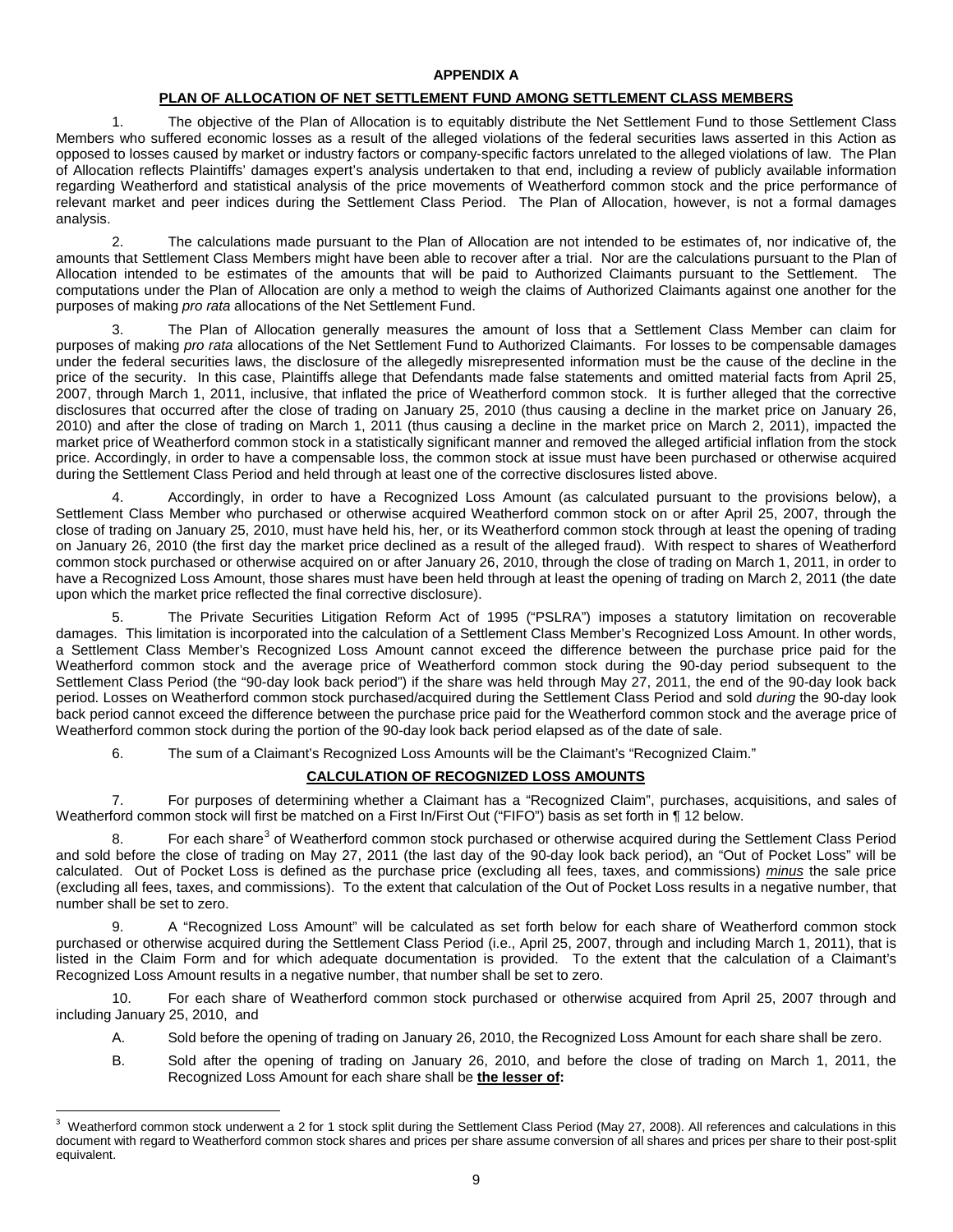- (i) \$1.34; or
- (ii) the Out of Pocket Loss.
- C. Sold after the opening of trading on March 2, 2011, and before the close of trading on May 27, 2011, the Recognized Loss Amount for each share shall be **the lesser of:**
	- (i)  $$3.90;$
	- (ii) the purchase/acquisition price of each such share (excluding all fees, taxes, and commissions) *minus* the average closing price for the days following the corrective disclosure, March 2, 2011, up to the date of sale as set forth in **Table 1** below; or
	- (iii) the Out of Pocket Loss.
- D. Held as of the close of trading on May 27, 2011, the Recognized Loss Amount for each share shall be **the lesser of:** 
	- (i) \$3.90; or
	- (ii) the purchase/acquisition price of each such share (excluding all fees, taxes, and commissions) *minus* \$20.73, the average closing price of Weatherford common stock between March 2, 2011, and May 27, 2011, as shown on the last line of **Table 1** below.

11. For each share of Weatherford common stock purchased or otherwise acquired from January 26, 2010 through and including March 1, 2011, and

- A. Sold before the opening of trading on March 2, 2011, the Recognized Loss Amount for each share shall be zero.
- B. Sold after the opening of trading on March 2, 2011, and before the close of trading on May 27, 2011, the Recognized Loss Amount for each share shall be **the lesser of:**
	- $(i)$  \$2.56;
	- (ii) the purchase/acquisition price of each such share (excluding all fees, taxes, and commissions) *minus* the average closing price for the days following the corrective disclosure, March 2, 2011, up to the date of sale as set forth in **Table 1** below; or
	- (iii) the Out of Pocket Loss.
- C. Held as of the close of trading on May 27, 2011, the Recognized Loss Amount for each share shall be **the lesser of:** 
	- (i) \$2.56; or
	- (ii) the purchase/acquisition price of each such share (excluding all fees, taxes, and commissions) *minus* \$20.73, the average closing price of Weatherford common stock between March 2, 2011, and May 27, 2011, as shown on the last line of **Table 1** below.

## **ADDITIONAL PROVISIONS**

12. If a Settlement Class Member has more than one purchase/acquisition or sale of Weatherford common stock during the Settlement Class Period, all purchases/acquisitions and sales shall be matched on a FIFO basis. Settlement Class Period sales will be matched first against any holdings at the beginning of the Settlement Class Period, and then against purchases/acquisitions in chronological order, beginning with the earliest purchase/acquisition made during the Settlement Class Period.

13. Purchases or acquisitions and sales of Weatherford common stock shall be deemed to have occurred on the "contract" or "trade" date as opposed to the "settlement" or "payment" date. The receipt or grant by gift, inheritance or operation of law of Weatherford common stock during the Settlement Class Period shall not be deemed a purchase, acquisition or sale of these shares of Weatherford common stock for the calculation of an Authorized Claimant's Recognized Claim, nor shall the receipt or grant be deemed an assignment of any claim relating to the purchase/acquisition of such shares of Weatherford common stock unless (i) the donor or decedent purchased or otherwise acquired such shares of Weatherford common stock during the Settlement Class Period; (ii) no Claim Form was submitted by or on behalf of the donor, on behalf of the decedent, or by anyone else with respect to such shares of Weatherford common stock; and (iii) it is specifically so provided in the instrument of gift or assignment.

The date of covering a "short sale" is deemed to be the date of purchase or acquisition of the Weatherford common stock. The date of a "short sale" is deemed to be the date of sale of Weatherford common stock. In accordance with the Plan of Allocation, however, the Recognized Loss Amount on "short sales" is zero. In the event that a Claimant has an opening short position in Weatherford common stock, the earliest Settlement Class Period purchases or acquisitions shall be matched against such opening short position and not be entitled to a recovery until that short position is fully covered.

15. Weatherford common stock is the only security eligible for recovery under the Plan of Allocation. Option contracts to purchase or sell Weatherford common stock are not securities eligible to participate in the Settlement. With respect to Weatherford common stock purchased or sold through the exercise of an option, the purchase/sale date of the Weatherford common stock is the exercise date of the option and the purchase/sale price is the exercise price of the option.

16. An Authorized Claimant's Recognized Claim shall be the amount used to calculate the Authorized Claimant's *pro rata*  share of the Net Settlement Fund. If the sum total of Recognized Claims of all Authorized Claimants who are entitled to receive payment out of the Net Settlement Fund is greater than the Net Settlement Fund, each Authorized Claimant shall receive his, her, or its *pro rata* share of the Net Settlement Fund. The *pro rata* share shall be the Authorized Claimant's Recognized Claim divided by the total Recognized Claims of all Authorized Claimants, multiplied by the total amount in the Net Settlement Fund.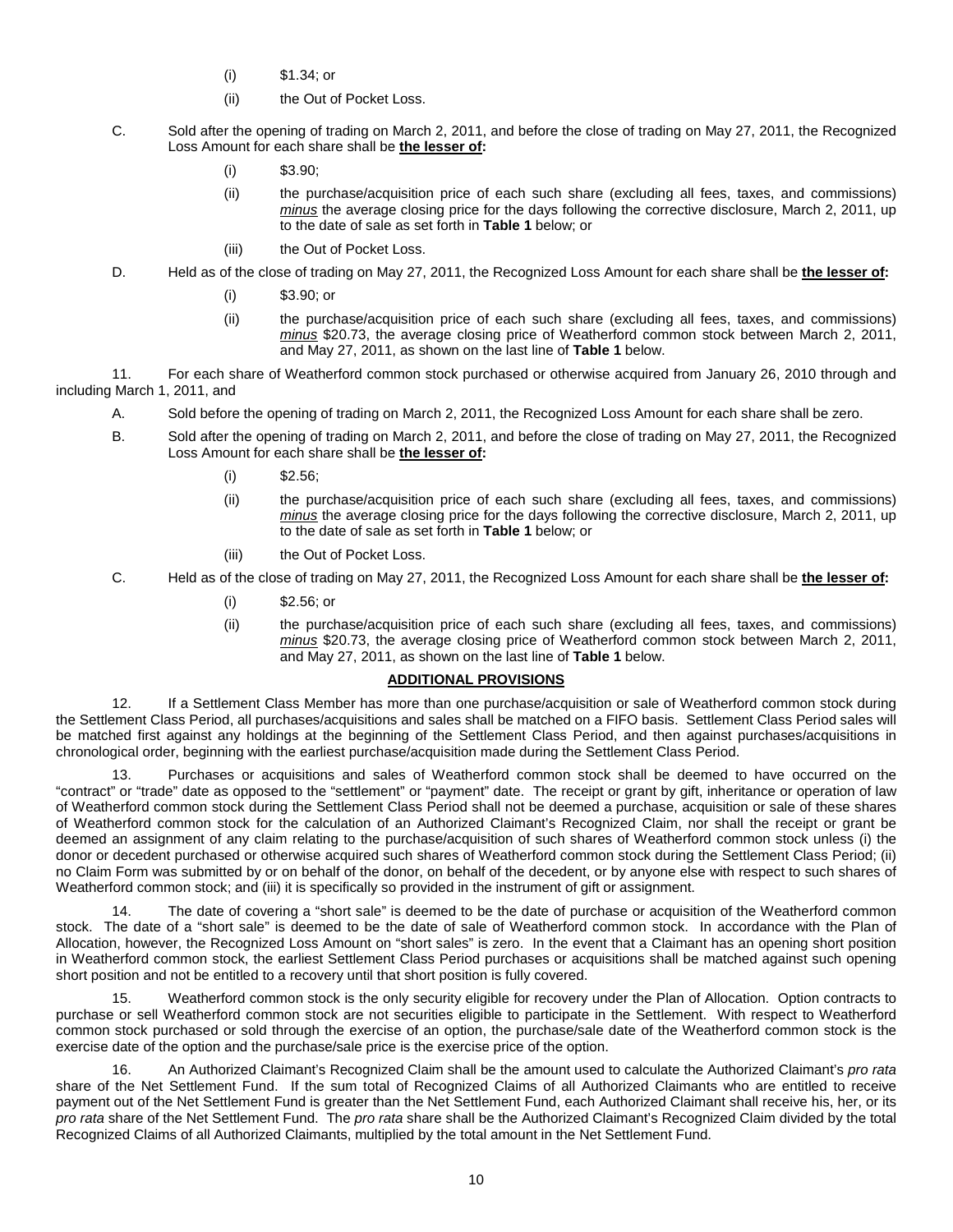17. If the Net Settlement Fund exceeds the sum total amount of the Recognized Claims of all Authorized Claimants entitled to receive payment out of the Net Settlement Fund, the excess amount in the Net Settlement Fund shall be distributed *pro rata*  to all Authorized Claimants entitled to receive payment.

18. The Net Settlement Fund will be allocated among all Authorized Claimants whose prorated payment is \$10.00 or greater. If the prorated payment to any Authorized Claimant calculates to less than \$10.00, it will not be included in the calculation and no distribution will be made to that Authorized Claimant.

19. If any funds remain in the Net Settlement Fund by reason of uncashed distributions or other reasons following an initial distribution, then, after the Claims Administrator has made reasonable and diligent efforts to have Authorized Claimants who are entitled to participate in the distribution of the Net Settlement Fund cash their distribution checks, any balance remaining in the Net Settlement Fund one (1) year after the initial distribution of such funds shall be re-distributed to Authorized Claimants who have cashed their initial distributions and who would receive at least \$10.00 from such re-distribution, after payment of any unpaid costs or fees incurred in administering the Net Settlement Fund, including costs for fees for such re-distribution. The Claims Administrator may make further re-distributions of balances remaining in the Net Settlement Fund to such Authorized Claimants to the extent such redistributions are cost-effective. At such time as it is determined that the re-distribution of funds which remain in the Net Settlement Fund is not cost-effective, Lead Counsel shall seek an order approving the contribution of the balance to one or more non-sectarian, not-for-profit, 501(c)(3) organizations. Lead Counsel's motion shall identify at least three proposed recipients. The proposed recipients shall have been selected by one or more of the following individuals: the President of the New York City Bar Association, the President of the New York State Bar Association, and the President of the American Bar Association. The proposed recipients shall not include any organization listed in the preceding sentence and shall be independent of Lead Counsel so that Lead Counsel does not derive a direct or indirect benefit from the selection of such organization as the recipient of a charitable contribution. Lead Counsel's motion will include a declaration detailing the means by which the proposed recipients were selected.

20. The Plan of Allocation is a matter separate and apart from the proposed Settlement, and any decision by the Court concerning the Plan of Allocation shall not affect the validity or finality of the proposed Settlement. The Court may approve the Plan of Allocation with or without modifications agreed to among the Settling Parties, or another plan of allocation, without further notice to Settlement Class Members. Any orders regarding a modification of the Plan of Allocation will be posted to the Claims Administrator's website[, www.WeatherfordSecuritiesLitigationSettlement.com.](http://www.weatherfordsecuritieslitigationsettlement.com/)

| <b>Date</b> | <b>Closing Price</b> | Average Closing Price Between March 2, 2011 and Date Shown |
|-------------|----------------------|------------------------------------------------------------|
| 3/2/2011    | \$21.14              | \$21.14                                                    |
| 3/3/2011    | \$21.28              | \$21.21                                                    |
| 3/4/2011    | \$20.59              | \$21.00                                                    |
| 3/7/2011    | \$20.84              | \$20.96                                                    |
| 3/8/2011    | \$21.03              | \$20.98                                                    |
| 3/9/2011    | \$20.78              | \$20.94                                                    |
| 3/10/2011   | \$20.28              | \$20.85                                                    |
| 3/11/2011   | \$20.73              | \$20.83                                                    |
| 3/14/2011   | \$20.79              | \$20.83                                                    |
| 3/15/2011   | \$20.45              | \$20.79                                                    |
| 3/16/2011   | \$19.88              | \$20.71                                                    |
| 3/17/2011   | \$20.37              | \$20.68                                                    |
| 3/18/2011   | \$20.55              | \$20.67                                                    |
| 3/21/2011   | \$20.82              | \$20.68                                                    |
| 3/22/2011   | \$20.75              | \$20.69                                                    |
| 3/23/2011   | \$20.84              | \$20.70                                                    |
| 3/24/2011   | \$20.83              | \$20.70                                                    |
| 3/25/2011   | \$20.87              | \$20.71                                                    |
| 3/28/2011   | \$21.24              | \$20.74                                                    |
| 3/29/2011   | \$22.15              | \$20.81                                                    |

# **TABLE 1**

## **Weatherford International Common Stock Closing Price and Average Closing Price March 2, 2011−May 27, 2011**